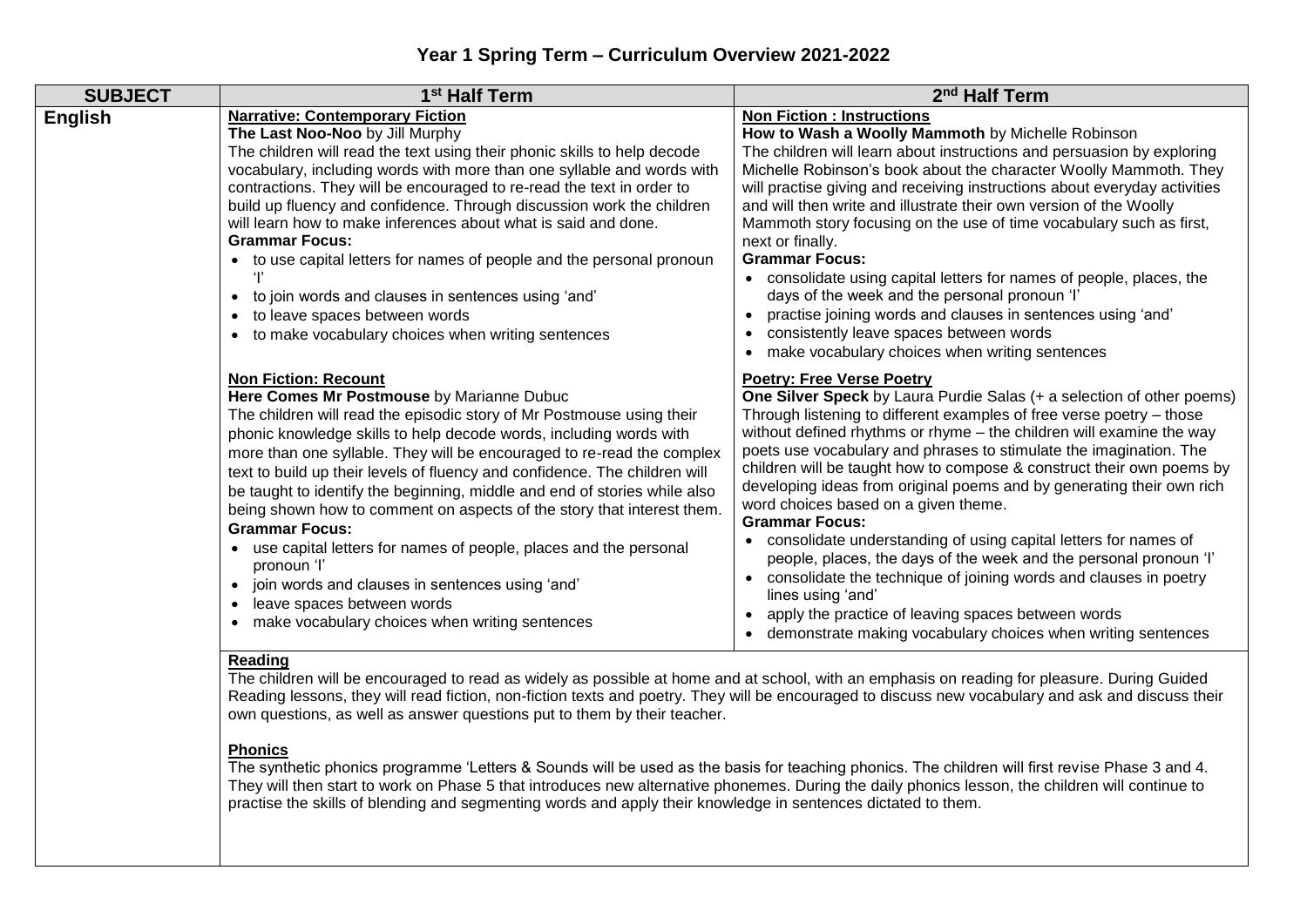|                                           | <b>Handwriting</b>                                                                                                                                                                                                                                                                                                                                                                                                                                                                                                                                                                                                                                                                                                                                                                    |                                                                                                                                                                                                                                                                                                                                                                                                                                                           |  |  |
|-------------------------------------------|---------------------------------------------------------------------------------------------------------------------------------------------------------------------------------------------------------------------------------------------------------------------------------------------------------------------------------------------------------------------------------------------------------------------------------------------------------------------------------------------------------------------------------------------------------------------------------------------------------------------------------------------------------------------------------------------------------------------------------------------------------------------------------------|-----------------------------------------------------------------------------------------------------------------------------------------------------------------------------------------------------------------------------------------------------------------------------------------------------------------------------------------------------------------------------------------------------------------------------------------------------------|--|--|
|                                           | Handwriting will be taught in conjunction with phonics teaching. Attention will be paid to using the correct starting point for each letter, maintaining                                                                                                                                                                                                                                                                                                                                                                                                                                                                                                                                                                                                                              |                                                                                                                                                                                                                                                                                                                                                                                                                                                           |  |  |
|                                           | the appropriate direction of hand movement and shaping the letter with increased levels of precision.                                                                                                                                                                                                                                                                                                                                                                                                                                                                                                                                                                                                                                                                                 |                                                                                                                                                                                                                                                                                                                                                                                                                                                           |  |  |
| <b>Mathematics</b>                        | <b>Number and Place Value</b><br>Counting on and back in ones to 100 Recap<br>Understanding place value in 2-digit numbers by creating 2-digit<br>$\bullet$<br>numbers, placing them on a number line and solving place value<br>additions and subtractions<br>Recognising, reading and beginning to write numbers to 100 Recap<br>$\bullet$<br><b>Addition and Subtraction</b><br>• Finding number bonds to 10 <b>Recap</b><br>• Counting on 1, 2, 3 more than numbers up to and just beyond 20<br>Recap<br>Adding 1-digit to 2-digit numbers<br>$\bullet$<br><b>Multiplication and Division</b><br>Gaining more confidence in counting in patterns of 2, 5 & 10 Recap<br><b>Measurement</b><br>Beginning to recognise units of time (minutes, hours, days, weeks,<br>months, years) | <b>Measurement</b><br>Comparing and measuring weight using non-standard uniform units<br><b>Geometry</b><br>Recognise, name and describe cubes, spheres, cones, cuboids,<br>pyramids<br>Sorting 3D shapes according to their properties using Venn<br>diagrams<br>Describing position, direction and movements including half turns,<br>using common words<br>Money<br>Starting to recognise and know the value of 1p, 2p, 5p, 10p, 20p,<br>50p, £1 coins |  |  |
|                                           | These skills will be taught separately. However, the children will be given opportunities to make rich connections across mathematical ideas to<br>develop fluency, mathematical reasoning and competence in solving problems. They will also apply their mathematical knowledge to science<br>and other subjects.                                                                                                                                                                                                                                                                                                                                                                                                                                                                    |                                                                                                                                                                                                                                                                                                                                                                                                                                                           |  |  |
| <b>Science</b><br>Taught by<br>Mrs Giggle | <b>Plants</b><br>The children will be taught to identify & name a variety of common wild & garden plants from the local environment including trees. The children will<br>learn how to name & draw the main parts of a plant. Over the course of the term, the children will grow their own flowers & vegetables from seed &<br>harvest them as the food to eat. During the growing process of their plants, the children will study the changes that take place through the seasons.<br>The children will discover what is meant by the four seasons.                                                                                                                                                                                                                                |                                                                                                                                                                                                                                                                                                                                                                                                                                                           |  |  |
|                                           | As part of our focus on working scientifically, the children will be using their observations and ideas to suggest answers to questions during this<br>project. This will be in addition to developing their identifying and classifying skills                                                                                                                                                                                                                                                                                                                                                                                                                                                                                                                                       |                                                                                                                                                                                                                                                                                                                                                                                                                                                           |  |  |
| <b>Computing</b>                          | <b>Databases and Graphing: Pictograms</b><br>This unit is an introduction to pictograms and looking at how they can be<br>used to represent data. Using 2Count, the children will collect class<br>data, which they can use to make simple pictogram.                                                                                                                                                                                                                                                                                                                                                                                                                                                                                                                                 | <b>On-line Safety</b><br>Within the safe space of Purple Mash, the children will begin to learn<br>how to use technology responsibly. Familiarise themselves with keeping<br>their login details safe and always logging out; learning how to open and<br>save work; and finding messages and work set by their teacher within<br>the safe space of purple mash.                                                                                          |  |  |
|                                           | Online safety will be an ongoing message in all lessons as well as a separate unit of learning.                                                                                                                                                                                                                                                                                                                                                                                                                                                                                                                                                                                                                                                                                       |                                                                                                                                                                                                                                                                                                                                                                                                                                                           |  |  |
|                                           | Art & Design - Line, colour and texture                                                                                                                                                                                                                                                                                                                                                                                                                                                                                                                                                                                                                                                                                                                                               | DT - Food (fruit preparation for jellies)                                                                                                                                                                                                                                                                                                                                                                                                                 |  |  |
| Art & Design<br>and                       | The children will begin their art project by looking at different buildings in<br>our local area. They will be asked to record what they see from first                                                                                                                                                                                                                                                                                                                                                                                                                                                                                                                                                                                                                               | The children will learn how to undertake simple food preparation<br>techniques using familiar kitchen tools and cooking equipment. They will                                                                                                                                                                                                                                                                                                              |  |  |